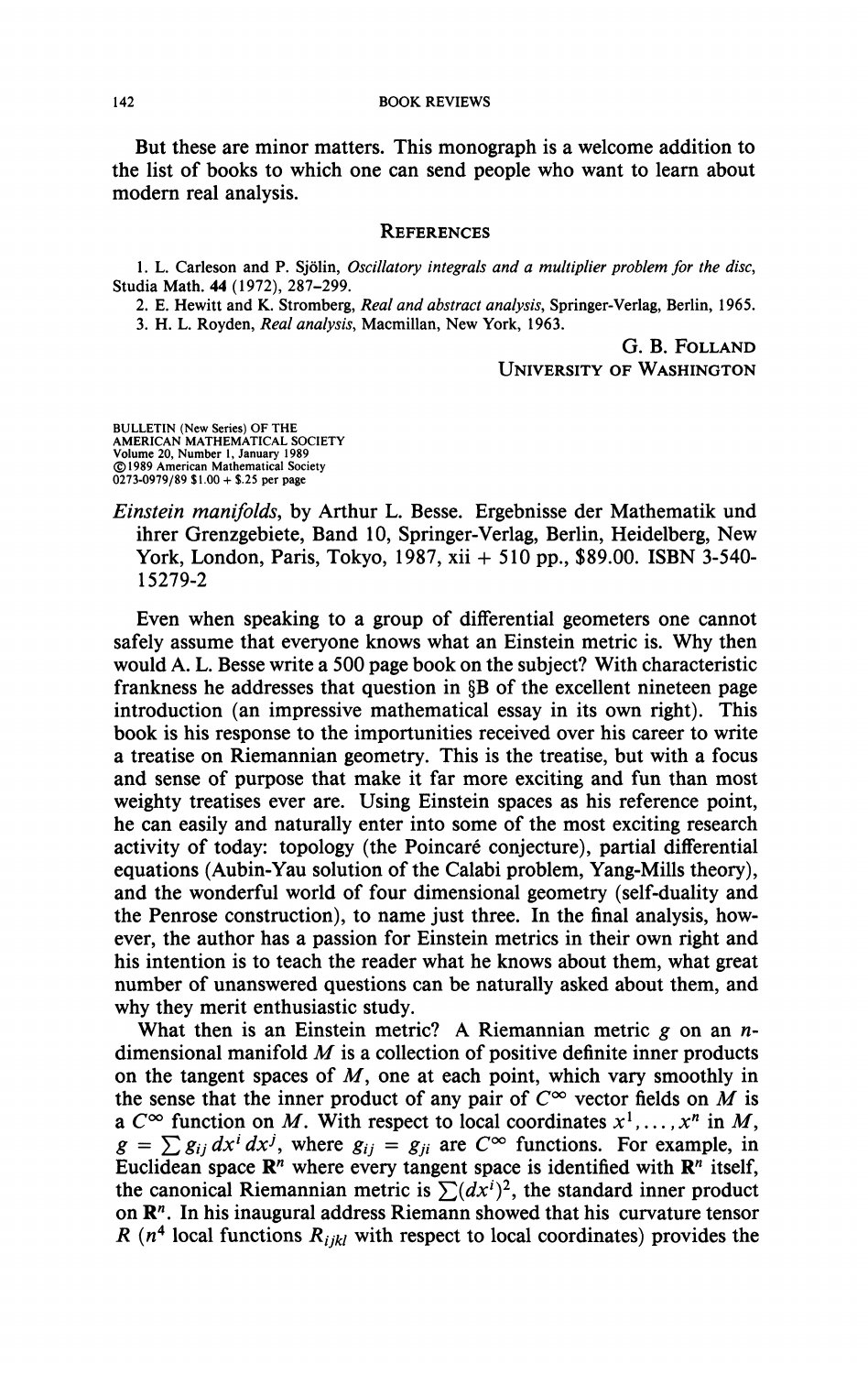**local criteria as to when there exists a local coordinate system with respect**  to which  $g = \sum (dx^i)^2$ . Namely, this is possible if and only if  $R = 0$ , in which case we say that *g* is flat. Being a tensor,  $R_{ijkl} = 0$  with respect to **some coordinate system if and only if they are zero with respect to any local coordinate system.** 

**The big problem with Riemann's curvature tensor is its enormous num**ber of components  $R_{ijkl}$ . Some relief is provided by the familiar symme**tries**  $R_{ijkl} = -R_{jikl} = -R_{ijlk} = R_{klij}$  (which mean that at a point *p* in *M*, *R* **is a symmetric linear transformation on the space of skew-symmetric 2-tensors at** *p*) together with the Bianchi identities  $R_{ijkl} + R_{ilik} + R_{iklj} = 0$ . This still leaves  $n^2(n-1)(n+1)/12$  components (see §1.108). When *n* is 2 the one component is  $R_{1212}$ , which is related to the Gaussian curvature  $K$ **by**  $K = R_{1212}/\det g$ , where  $\det g = g_{11}g_{22} - g_{12}^2$ . That's encouraging, but when  $n = 3$  there are already six components, and when  $n = 4$  there are 20.

**Contraction of a tensor (taking its trace) produces a tensor with two fewer indices. The only nontrivial way (up to sign) to contract** *R* **is by its first and third indices, which produces the Ricci tensor r, in local coordi**nates  $r_{ij} = \sum g^{kl} R_{kilj} = r_{ji}$ , a symmetric 2-tensor, thus of the same type as the metric *g* itself (here  $g^{ij}$  is the inverse matrix of  $g_{ij}$ ). G. C. Ricci **introduced his tensor as a possible abstract substitute for the second fundamental form of a hypersurface, an apparently fruitless aspiration (see Introduction §H), but nevertheless it has turned out to be a tensor with far-reaching applications in geometry and relativity. Repeating the contraction process one obtains the scalar curvature**  $s = \sum g^{ij}r_{ij}$ , a function **on** *M***, independent of choice of local coordinate system.** 

Coming finally to the point, *g* is an Einstein metric if  $r = \lambda g$  for some constant  $\lambda$ , called the Einstein constant. When  $n = 2$  it is always the case that  $r = Kg$ , so the Einstein condition here means the Gaussian curvature *K* is constant. If  $n > 2$ , then the condition  $r = \lambda g$  for  $\lambda$  any function on *M*, always implies that  $\lambda$  is constant. Over the past century the most frequently **used expression of** *R* **has been through its sectional curvatures (because they appear in the second variation of length-minimizing curves) which are defined as follows. Let a 2-dimensional subspace II of the tangent**  space  $T_pM$  have an orthonormal basis  $v, w$ . Then the sectional curvature of the plane  $(p, \Pi)$  is  $R(v, w, v, w)$ . By an elementary calculation, if  $n = 3$ , **then**  $g$  is Einstein if and only if  $g$  has constant sectional curvature, i.e., the same sectional curvature on all tangent 2-planes  $(p,\Pi)$ .

**The famous, still unsolved, Poincaré conjucture is the name given to the question posed by Poincaré: Is the 3-sphere the only compact simply connected 3-manifold? That is certainly true in 2 dimensions. In any introductory course on Riemannian geometry it is proved that if a compact**  simply connected *n*-manifold has a Riemannian metric of constant positive sectional curvature  $K$ , then it is the *n*-sphere  $S<sup>n</sup>$  with its canonical metric inherited from  $\mathbb{R}^{n+1}$  in which it sits as the sphere of radius  $1/\sqrt{K}$ . Thus **if we can prove that any compact simply connected 3-manifold possesses an Einstein metric, then we have proved the Poincaré conjecture.** 

**From the point of view of partial differential equations this idea is not so far fetched (see Chapter 5, §G). R. Hamilton used the Ricci tensor of a**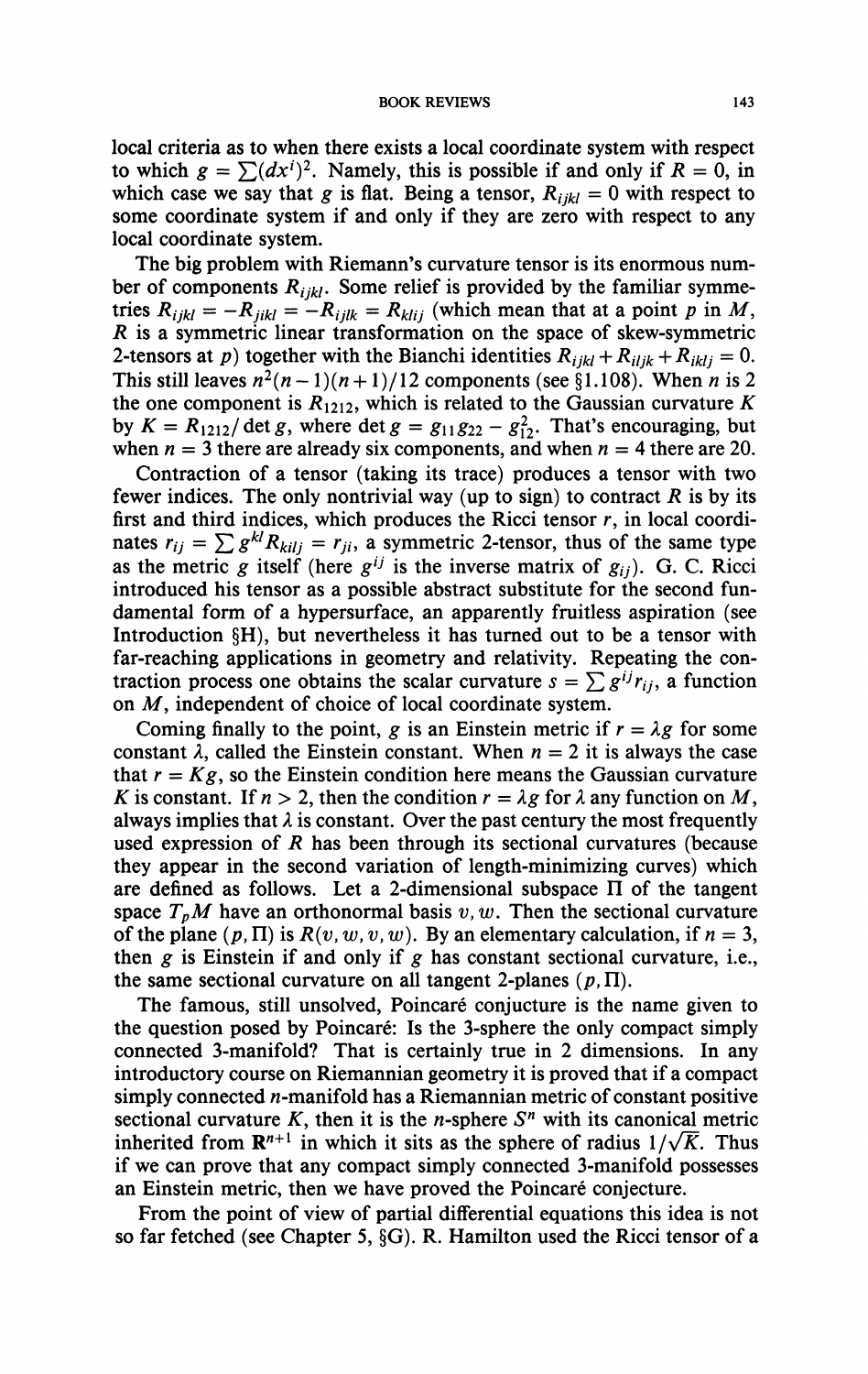given metric *g* in order to deform it to an Einstein metric. Considering the heat type equation  $\partial g/\partial t = 2\rho g/n - 2r_g$ , where  $\rho$  is a constant equal to the average of the scalar curvature *s* of *g,* he proves that if *g* is a metric on the compact connected 3-manifold  $M$  such that  $r_g$  is positive definite at every point, then the solution  $g_t$  of the above equation goes to an Einstein metric as  $t \to \infty$ . About ten years earlier, T. Aubin had proved that if  $r_g \ge 0$ at every point of  $M$ , and is positive definite at some point, then there exists a Riemannian metric on *M* with positive definite Ricci curvature everywhere. So the approach gets intriguingly close, but... still no cigar.

*Einstein Manifolds* is not one of those expository surveys which tells you about a great variety of results, but sends you to the research literature for any details, proofs or real understanding. Topics are covered in detail with proofs and commentary, what might be called annotated proofs. Five pages of Chapter 5, §G, are devoted to Hamilton's proof.

Any compact surface admits a metric of constant Gaussian curvature. If a compact  $n$ -manifold admits a metric of constant sectional curvature, then its universal cover is diffeomorphic to  $\mathbb{R}^n$  or the *n*-sphere. Thus  $S^2 \times S^1$ does not admit a metric of constant sectional curvature. Do you know where to find a good brief account of compact 3-manifolds of constant negative curvature? Try Chapter 6, §C. One point made is that constant sectional curvature is not the correct generalization for higher dimensions of constant Gaussian curvature for 2-manifolds. It is too strong. Einstein metrics may be the correct generalization.

In dimension 4 we find Einstein metrics which do not have constant sectional curvature, for example the complex projective plane  $\mathbb{CP}^2$  with its Fubini-Study metric (see §9.77). The sectional curvatures of this metric fill out the interval [1,4] at every point. In addition, this manifold is complex and this metric is Kaehlerian. It is an example of the important class of Kaehler-Einstein spaces (see Chapter 2). The Ricci tensor of Kaehler spaces gives rise to a closed type  $(1,1)$  form, the Ricci form of course, which represents the first Chern class of the manifold.

This topological property of the Ricci tensor on a Kaehler manifold is very important. Let *g* and *h* be Kaehler metrics on the complex manifold *M*, and let  $\rho_g$  and  $\rho_h$  denote their Ricci forms. Then their volume forms are related by  $\mu_g = f\mu_h$ , where  $f > 0$  everywhere, and the Ricci forms satisfy

$$
\rho_g = \rho_h - \mathrm{id}' \, d'' \log f.
$$

The famous Calabi problem is, given  $g$  and  $f > 0$ , does there exists a Kaehler metric *g* on *M* whose Ricci form is given by (1)? The answer (due to S. T. Yau and T. Aubin) is yes if *M* is compact (see §2.101 and Chapter 11). Solution of this problem involved deep and significant research into PDE of Monge-Ampère type. Thus it is that the study of Einstein metrics leads into significant problems, this time in PDE.

The Einstein space approach to the Poincaré conjecture is based on the supposition that there are no topological restrictions imposed by the existence of an Einstein metric on a compact simply connected 3-manifold (except that the sign of the Einstein constant must be positive). In dimension 4 this is not the case, while in dimensions greater than 4 no such